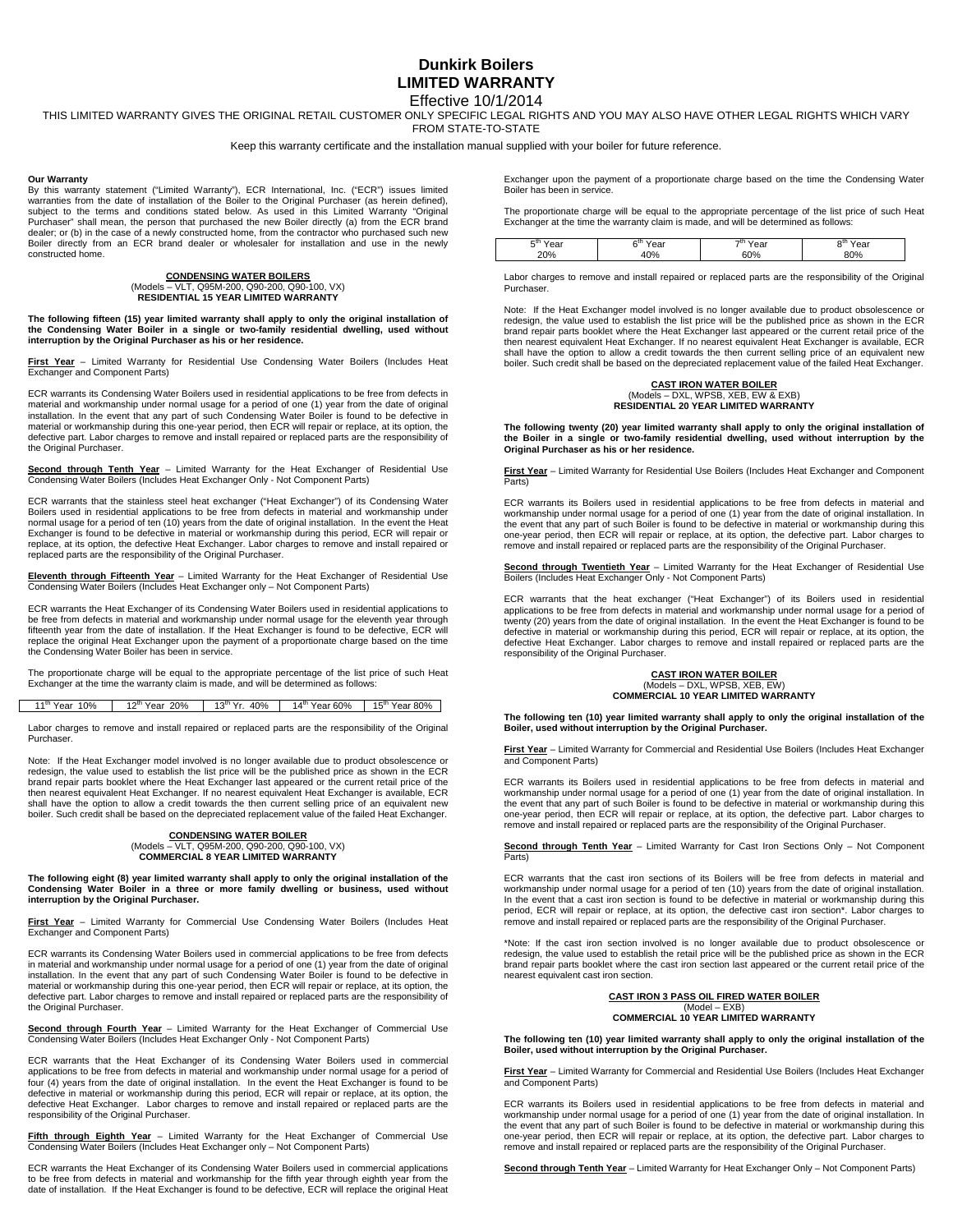# **Dunkirk Boilers LIMITED WARRANTY**  Effective 10/1/2014

THIS WARRANTY GIVES THE ORIGINAL RETAIL CUSTOMER ONLY SPECIFIC LEGAL RIGHTS AND YOU MAY ALSO HAVE OTHER LEGAL RIGHTS WHICH VARY FROM

STATE-TO-STATE

Keep this warranty certificate and the installation manual supplied with your boiler for future reference.

ECR warrants that the heat exchanger of its Boilers will be free from defects in material and workmanship under normal usage for a period of ten (10) years from the date of original installation. In the event that a heat exchanger is found to be defective in material or workmanship during this period, ECR will repair or replace, at its option, the defective heat exchanger\*. Labor charges to remove and install repaired or replaced parts are the responsibility of the Original Purchaser.

\*Note: If the heat exchanger involved is no longer available due to product obsolescence or redesign, the value used to establish the retail price will be the published price as shown in the ECR brand repair parts booklet where the cast iron section last appeared or the current retail price of the nearest equivalent cast iron section.

# **CAST IRON STEAM BOILER**

# (Models – PSB & ESC) **RESIDENTIAL 12 YEAR LIMITED WARRANTY**

**The following twelve (12) year limited warranty shall apply to only the original installation of the Boiler in a single or two-family residential dwelling, used without interruption by the Original Purchaser as his or her residence.** 

**First Year** – Limited Warranty for Residential Use Boilers (Includes Heat Exchanger and Component Parts)

ECR warrants its Boilers used in residential applications to be free from defects in material and workmanship under normal usage for a period of one (1) year from the date of original installation. In the event that any part of such Boiler is found to be defective in material or workmanship during this one-year period, then ECR will repair or replace, at its option, the defective part. Labor charges to remove and install repaired or replaced parts are the responsibility of the Original Purchaser.

**Second through Twelfth Year** – Limited Warranty for the Heat Exchanger of Residential Use Boilers<br>(Includes Heat Exchanger Only - Not Component Parts)

ECR warrants that the heat exchanger ("Heat Exchanger") of its Boilers used in residential applications to be free from defects in material and workmanship under normal usage for a period of twelve (12) years from the date of original installation. In the event the Heat Exchanger is found to be defective in material or workmanship during this period, ECR will repair or replace, at its option, the defective Heat Exchanger. Labor charges to remove and install repaired or replaced parts are the responsibility of the Original Purchaser.

Titanium burners on residential steam units carry a three year warranty.

### **CAST IRON STEAM BOILER PSB & ESC COMMERCIAL 10 YEAR LIMITED WARRANTY**

**The following ten (10) year limited warranty shall apply to only the original installation of the Boiler, used without interruption by the Original Purchaser.** 

**First Year** – Limited Warranty for Commercial and Residential Use Boilers (Includes Heat Exchanger and Component Parts)

ECR warrants its Boilers used in residential applications to be free from defects in material and workmanship under normal usage for a period of one (1) year from the date of original installation. In the event that any part of such Boiler is found to be defective in material or workmanship during this one-year period, then ECR will repair or replace, at its option, the defective part. Labor charges to remove and install repaired or replaced parts are the responsibility of the Original Purchaser.

**Second through Tenth Year** – Limited Warranty for Cast Iron Sections Only – Not Component Parts)

ECR warrants that the cast iron sections of its Boilers will be free from defects in material and workmanship under normal usage for a period of ten (10) years from the date of original installation. In the event that a cast iron section is found to be defective in material or workmanship during this period, ECR will repair or replace, at its option, the defective cast iron section\*. Labor charges to remove and install repaired or replaced parts are the responsibility of the Original Purchaser.

\*Note: If the cast iron section involved is no longer available due to product obsolescence or redesign, the value used to establish the retail price will be the published price as shown in the ECR brand repair parts booklet where the cast iron section last appeared or the current retail price of the nearest equivalent cast iron section.

> **COMMERICAL & RESIDENTIAL CAST IRON**  STEAM BOILER (Model – D249) **COMMERCIAL & RESIDENTIAL 10 YEAR LIMITED WARRANTY**

**The following ten (10) year limited warranty shall apply to only the original installation of the Boiler, used without interruption by the Original Purchaser.** 

**First Year** – Limited Warranty for Commercial and Residential Use Boilers (Includes Heat Exchanger and Component Parts)

ECR warrants its Boilers used in residential applications to be free from defects in material and workmanship under normal usage for a period of one (1) year from the date of original installation. In the event that any part of such Boiler is found to be defective in material or workmanship during this one-year period, then ECR will repair or replace, at its option, the defective part. Labor charges to remove and install repaired or replaced parts are the responsibility of the Original Purchaser. **Second through Tenth Year** – Limited Warranty for Cast Iron Sections Only – Not Component Parts)

ECR warrants that the cast iron sections of its Boilers will be free from defects in material and workmanship under normal usage for a period of ten (10) years from the date of original installation. In the event that a cast iron section is found to be defective in material or workmanship during this period, ECR will repair or replace, at its option, the defective cast iron section\*. Labor charges to remove and install repaired or replaced parts are the responsibility of the Original Purchaser.

\*Note: If the cast iron section involved is no longer available due to product obsolescence or redesign, the value used to establish the retail price will be the published price as shown in the ECR brand repair parts booklet where the cast iron section last appeared or the current retail price of the nearest equivalent cast iron section.

### **LIMITATIONS/EXCLUSIONS**

1. Under no circumstances will ECR be responsible for any other costs associated with rectifying the defective part, including, without limitation, costs associated with removing and reinstalling the defective part or its replacement part, and all labor and material costs connected therewith, including, without limitation, costs associated with returning the defective part to ECR. Replacement material will be invoiced to the distributor in the usual manner and will be subjected to adjustment upon proof of defect.

2.The Limited Warranty covers only the Heat Exchanger for the second through the last warranted year from date of original installation. All other component parts furnished by ECR, but purchased from other manufacturers, shall be limited to their warranties, if any.

3. This Limited Warranty will not be applicable if the Boiler is (i) used or operated over its rated capacity; (ii) installed for uses other than home heating; (iii) not maintained in accordance with ECR's recommendation or accepted good practice as determined by industry standards; or (iv) subjected to unauthorized alteration.

4. This Limited Warranty in no way, can be considered as a guarantee of workmanship of an installer or repairman connected with the installation or repair of the Boiler or as imposing on ECR liability of any nature for unsatisfactory performance as a result of faulty workmanship in the installation or service of the Boiler, which liability is hereby expressly disclaimed.

5. This Limited Warranty will not be applicable if the Boiler has been damaged as a result of being improperly installed, serviced or operated, including, without limitation, operated with insufficient water; allowed to freeze or subjected to flood conditions.

6. In order for this Limited Warranty to be effective (i) the Boiler must have been assembled in strict compliance with installation instructions furnished with the Boiler by ECR; and (ii) the Boiler sections must not have been damaged during shipment and installation.

7. The furnishing of replacement parts under the terms of this Limited Warranty will apply to the original warranty period and will not serve to extend such period.

8. ECR shall not be liable for any damages, defaults or delays in performance under this Limited Warranty caused by any contingency beyond its control, including, without limitation, a shortage or reduced supply of energy or raw materials, freezing, flood, fire, wind or lightening.

9. ECR is in no way liable for any damages that may result from (i) the failure of external wiring, piping, or other attachments and accessory products not integral with the Boiler; (ii) installation,<br>service or operation that is not in compliance with all applicable federal, state and provincial laws or regulations; (iii) misapplication or the use of the Boiler for purposes other for which it was designed; or (iv) the use of parts not supplied or designated by ECR.

10. The remedy for breach of this Limited Warranty is expressly limited to the repair or replacement of any part found to be defective under conditions of normal use, and the remedy for breach of this Limited Warranty, statutory duty or by reason of tort (including, without limitation, negligence) does not extend to liability for incidental, special or consequential damages or losses, such as loss for the use of the material, inconvenience or loss of time. The maximum liability of ECR in connection with the sale of this product shall not in any case exceed the price of the part claimed to be defective, or the price of the Boiler if the entire Boiler is claimed to be defective. This Limited Warranty is the complete and exclusive statement of warranty terms.

11. For all sales not subject to the Magnuson-Moss Warranty Act there are no implied warranties of merchantability and/or fitness for any particular purpose all of which are hereby specifically disclaimed. For all other sales, all implied warranties of merchantability and/or fitness for any particular purpose are limited in duration to the period of this Limited Warranty.

12. ECR EXPRESSLY DISCLAIMS AND EXCLUDES ANY AND ALL LIABILITY IN TORT AND CONTRACT FOR CONSEQUENTIAL OR INCIDENTAL DAMAGES FOR BREACH OF ANY EXPRESS OR IMPLIED WARRANTY.

### **PLEASE NOTE: Some states do not allow the exclusion or limitation of incidental or consequential damages, or limitations on how long an implied warranty lasts, so the above limitations and exclusions may not apply to you.**

### **MISCELLANEOUS**

The Magnuson-Moss Warranty Act applies to "consumer" sales as contrasted with "commercial" sales. A consumer sale is one to a buyer for personal, family or household purposes and not for the purpose of resale.

By "implied warranties" we mean ones the law presumes to have been given by the seller even though they aren't set out in writing.

"Fitness for a particular purpose" means the seller knows the particular purpose for which the buyer requires the goods, and the buyer relies on the seller's skill and judgment in making the purchase.